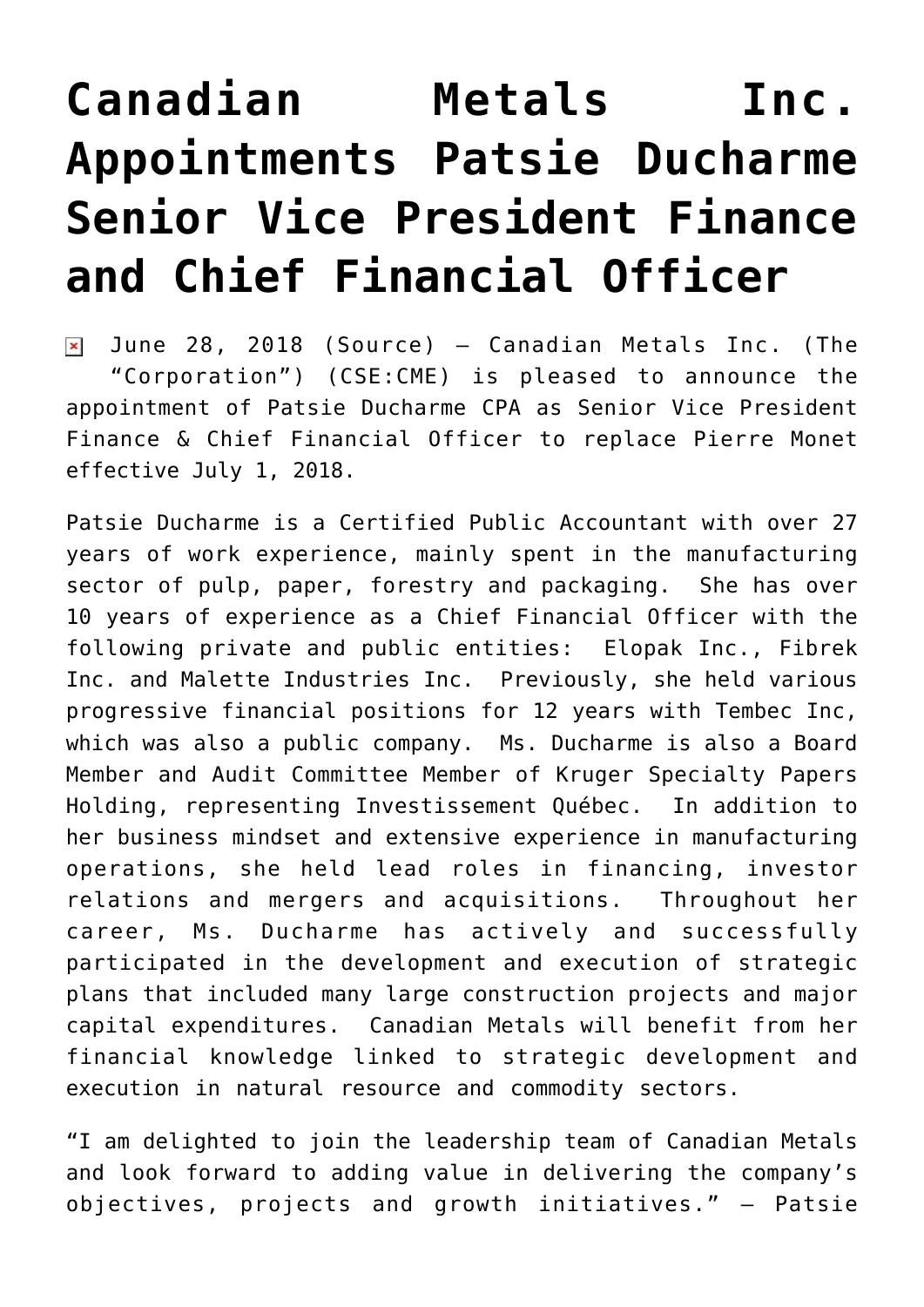Ducharme CPA.

## **Stephane Leblanc, Chief Executive Officer Comments**

"Patsie brings a strong background to our finance team from her experience at other companies where she was instrumental in providing the financial strategy and leadership to help the organizations get to the next level of growth. With Patsie, I'm confident we'll be well positioned to meet our objectives concerning our capital planning as we accelerate growth and build a leadership position for our project moving forward. We're excited to have her join the Canadian Metals team."

In addition, the Company also announces the grant of incentive stock options to purchase 4,250,000 common shares of the Company (the "Options") to certain directors, officers, employees and consultants of the Company pursuant to the Company's stock option plan. The Options have an exercise price of \$0.15 per share and are valid for a period of five years from the date of the grant. The Option grants are subject to the acceptance of the Canadian Securities Exchange.

## **About Canadian Metals**

Canadian Metals is a diversified resource company focused on creating shareholder value through the development of largescale industrial mineral portfolios in specific commodities and jurisdictions that will fuel the new energy economy. The Company is uniquely positioned to pursue this strategy and controls significant interest in silicon and base metal assets throughout North America.

Our main activities are directed towards the development of Langis project, a high-purity silica deposit located in the province of Quebec with fully permitted with the BEX and the certificate of authorization from the MDDELCC. The Company is rapidly positioning itself as a supplier of high-purity silica and silicon alloy in North America. Silicon-based materials can be formulated to provide a broad range of products from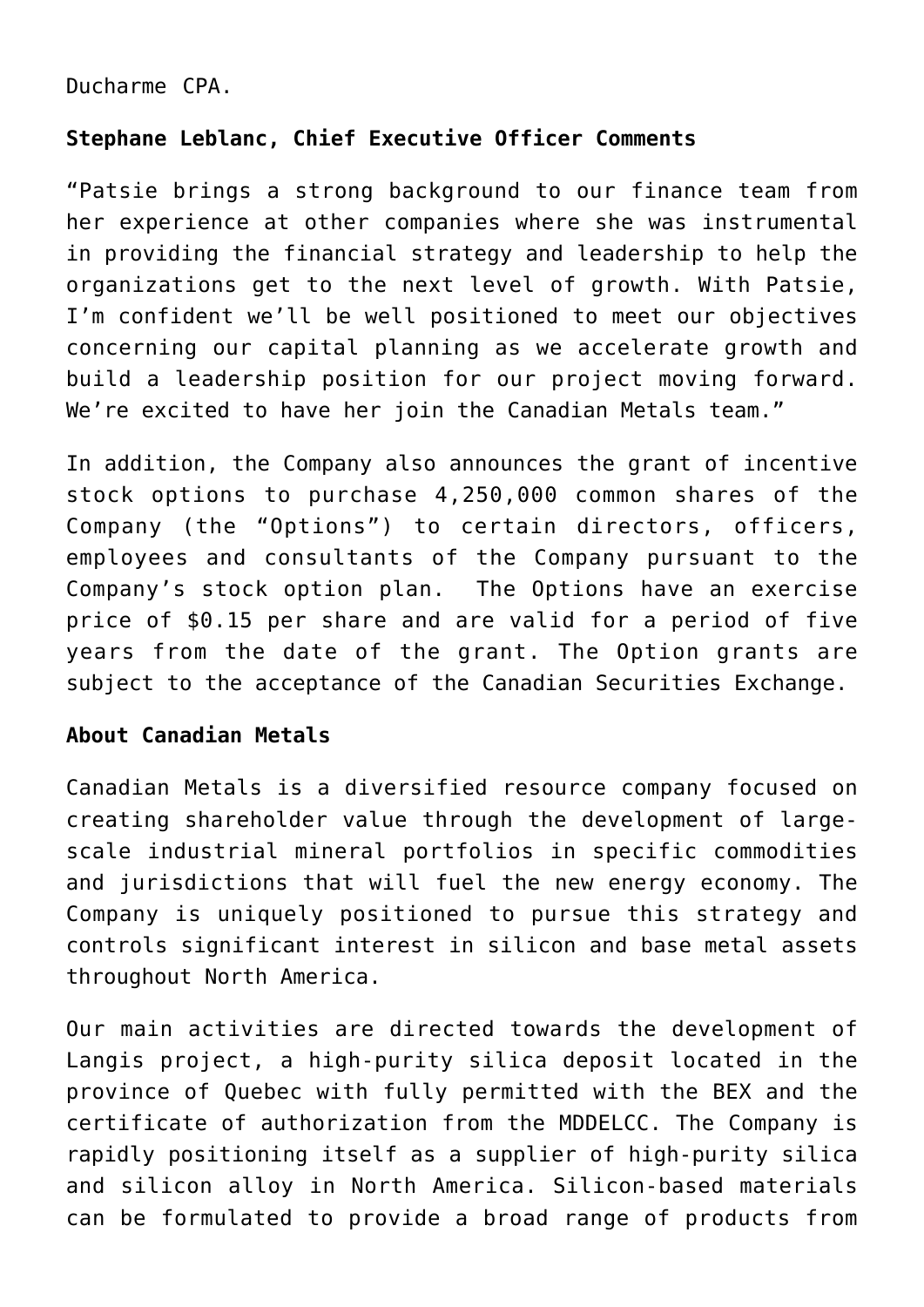more durable, faster building materials with smarter electronic devices, solar panels, and more efficient wind turbines. We expect to become a global supplier for a number of industries and applications but without limitation: glass, ceramics, lighting, oil and gas, paint, plastic, and rubber. We also want to become an integrated supplier to metallurgical industries including foundries, and participate in a wide range of civil, industrial, environmental, and related applications. These target markets are an integral part of the lives of millions of people every day.

## **Cautionary Statements Regarding Forward-Looking Information**

Certain statements included herein may constitute "forwardlooking statements". All statements included in this press release that address future events, conditions, or results, including in connection with the prefeasibility study, its financing, job creation, the investments to complete the project and the potential performance, production, and environmental footprint of the ferrosilicon plant, are forward-looking statements. These forward-looking statements can be identified by the use of words such as "may", "must", "plan", "believe", "expect", "estimate", "think", "continue", "should", "will", "could", "intend", "anticipate", or "future", or the negative forms thereof or similar variations. These forward-looking statements are based on certain assumptions and analyses made by management in light of their experiences and their perception of historical trends, current conditions, and expected future developments, as well as other factors they believe are appropriate in the circumstances. These statements are subject to risks, uncertainties, and assumptions, including those mentioned in the Corporation's continuous disclosure documents, which can be found under its profile on SEDAR ([www.sedar.com](http://www.sedar.com/)). Many of such risks and uncertainties are outside the control of the Corporation and could cause actual results to differ materially from those expressed or implied by such forward-looking statements. In